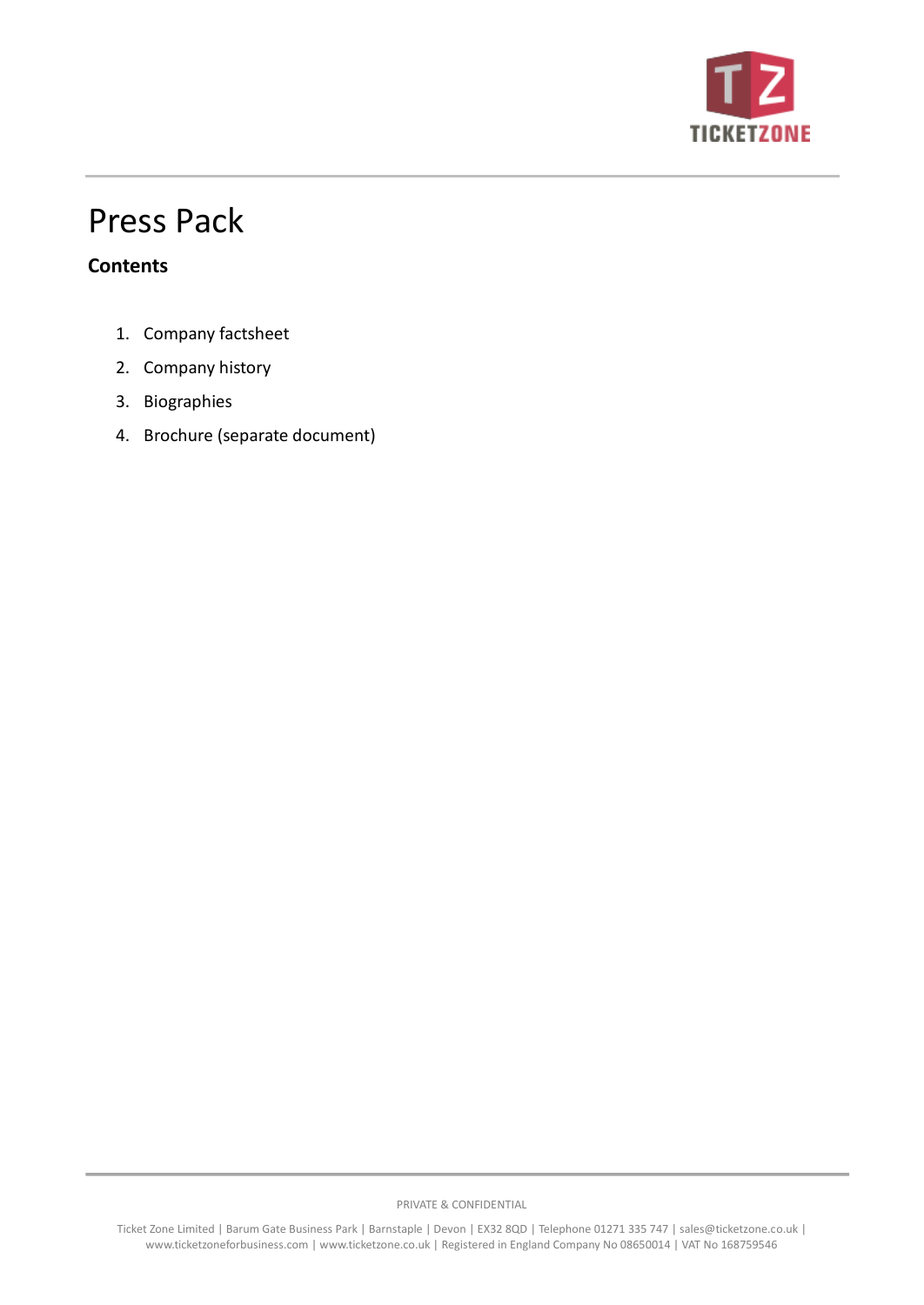

## **Factsheet**

| What is Ticket Zone? | Ticket Zone is an established specialist box office and ticketing service provider.                                                                                                                                                                                                                                                                                  |  |
|----------------------|----------------------------------------------------------------------------------------------------------------------------------------------------------------------------------------------------------------------------------------------------------------------------------------------------------------------------------------------------------------------|--|
| Purpose              | With over 35 years' experience in the industry, Ticket Zone works on behalf of event and<br>concert promoters, venues, tours, football clubs, software system providers, festivals,<br>county shows and others. Working behind the scenes, they offer a choice of bespoke,<br>tailored or full service ticketing solutions for both physical and electronic tickets. |  |
| Location             | Ticket Zone is a global/national company, located in Barnstaple, Devon                                                                                                                                                                                                                                                                                               |  |
| Who                  | Set up by Domingo Tjornelund (MD)                                                                                                                                                                                                                                                                                                                                    |  |
| History              | Originally set up as the South West Concert Club in 1979, primarily offering coach travel<br>to concerts. The company was renamed Ticket Zone in 1988 as the business moved<br>towards non-travel based products and now offers a wide range of ticketing services.                                                                                                  |  |
| Future               | Continue working behind the scenes to offer a comprehensive portfolio of box office<br>services through the combined use of technology and human interaction.                                                                                                                                                                                                        |  |
| Services             | The company offers an experienced, knowledgeable and scalable contact centre<br>workforce with a detailed understanding of ticketing, venues and ticketing sales<br>policies.                                                                                                                                                                                        |  |
|                      | Services include:                                                                                                                                                                                                                                                                                                                                                    |  |
|                      | Ticket fulfilment<br><b>API services</b><br>Tour box office control<br>Trade desk<br>Customer services and back office support<br>Social Media services<br>Web and Contact centre sales<br>Fully customisable White label services<br>Third party integration and support                                                                                            |  |
| Key facts            | Ticket Zone process over 1 million tickets per year.<br>Ticket Zone worked for over 500 individual events in 2016 - set to exceed<br>this number in 2017.<br>200,000 calls and enquiries are processed each year.<br>Ticket Zone employ between 40 and 50 staff.                                                                                                     |  |
| Key clients          | Ticket Zone has worked with major shows and clients including Amazon Tickets, Eventim<br>UK, Strictly Come Dancing Live Tour, Disney on Ice Tour, Scottish FA, Liverpool FC,<br>Manchester Arena, Leeds Arena, Hammersmith Apollo, London Old Vic, The Isle of<br>Wight Festival,                                                                                    |  |
| Media contact        | Emma Parker Reynolds, emma@eprcommunications.co.uk                                                                                                                                                                                                                                                                                                                   |  |
| Website              | www.ticketzoneforbusiness.co.uk                                                                                                                                                                                                                                                                                                                                      |  |

PRIVATE & CONFIDENTIAL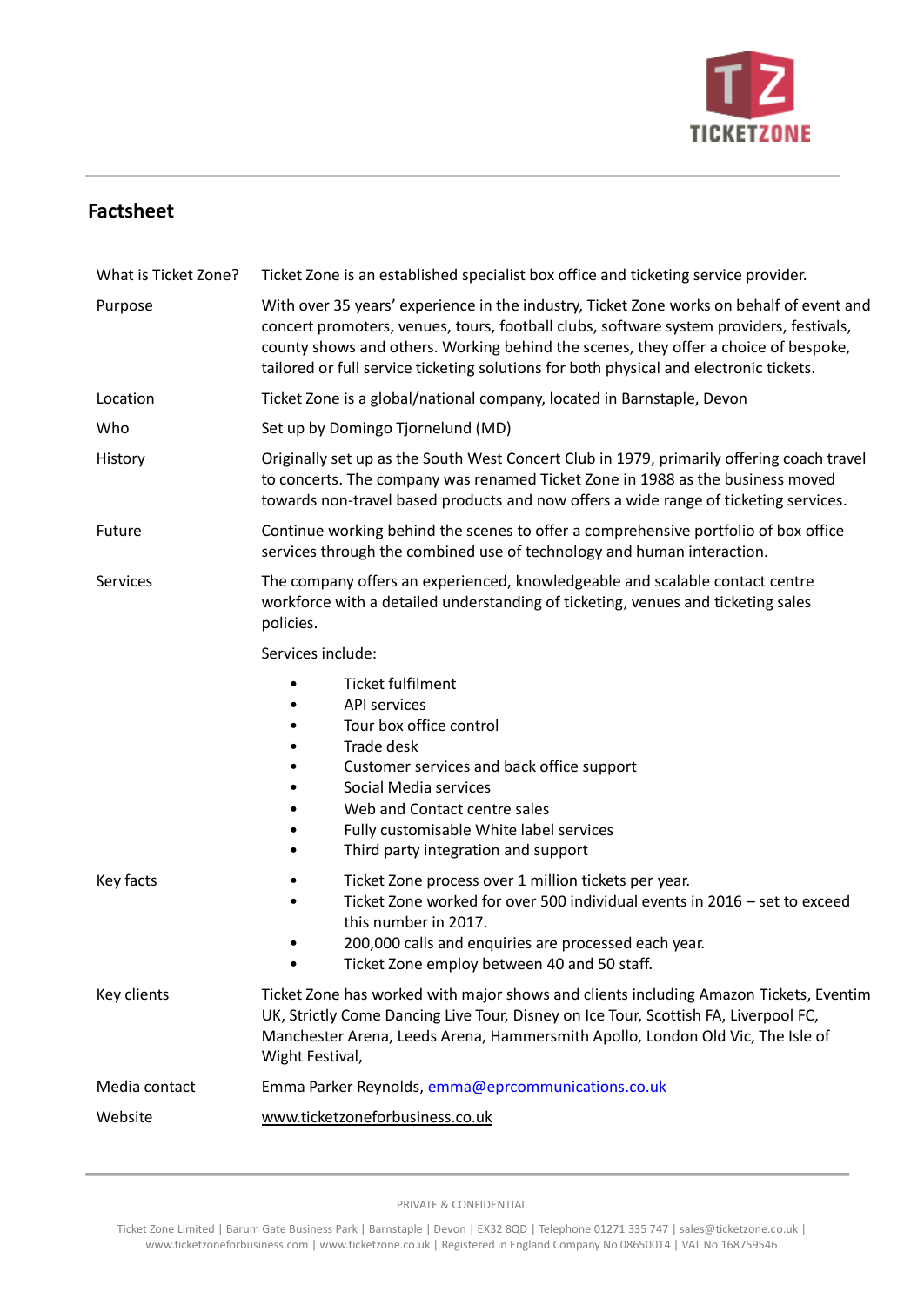

## **Company history**

Ticket Zone has existed in various guises for nearly 40 years – throughout this time the company has grown from a small lifestyle business to becoming one of the top ticketing specialists in the country. Since inception, Ticket Zone has always written its own software and has grown organically, without outside investment. It is this independence that has allowed the company to grow and adapt in the rapidly changing, complex, ticketing industry, carving out specialisms along the way.

This timeline indicates some of the major milestones along the way.

| 1979            | Domingo Tjonelund and Steve Foster begin organising coach trips to concerts, for the<br>$\bullet$<br>social club at factory where they both work.<br>Popularity grows, and soon they begin organising coach trips for other employers in the<br>$\bullet$<br>area.                                                                                                                                                                                       |
|-----------------|----------------------------------------------------------------------------------------------------------------------------------------------------------------------------------------------------------------------------------------------------------------------------------------------------------------------------------------------------------------------------------------------------------------------------------------------------------|
|                 | Domingo and business partner leave their jobs and start The South West Concert Club.<br>$\bullet$                                                                                                                                                                                                                                                                                                                                                        |
| Early<br>1980's | Realised that living in rural locations was a barrier to getting to see rock concerts.<br>$\bullet$<br>The South West Concert Club provide a solution, getting customers transport to some of<br>$\bullet$<br>the top performers in the country.<br>Employers from the wider region begin using The South West Concert Club to arrange<br>$\bullet$                                                                                                      |
|                 | tickets / travel.<br>Focus shifts to selling both return coach travel and concert tickets.<br>$\bullet$<br>Record shops begin working as agents for The South West Concert Club, selling tickets to<br>$\bullet$<br>customers on their behalf.                                                                                                                                                                                                           |
|                 | Develop bespoke software to process bookings.<br>$\bullet$<br>Initially travelled on all tours to manage process: allowed team to build up immense<br>$\bullet$<br>knowledge of events process.<br>It was renamed the Concert Travel Company in 1982<br>$\bullet$                                                                                                                                                                                        |
| Late<br>1980's  | The number of agents grows to over 100 across the country, including Our Price, Virgin<br>$\bullet$<br>and HMV. Stores in major cities.<br>Now selling tickets to around 100,000 people a year.<br>$\bullet$<br>Process is done by post and payments made by cheque.<br>$\bullet$<br>Gradual move away from coach travel towards ticket sales.<br>$\bullet$<br>Call centre established in North Devon.<br>$\bullet$                                      |
| 1988            | Domingo buys out business partner.<br>$\bullet$<br>Company is renamed Ticket Zone.<br>٠<br>Idea is to service a number of UK coach to concert companies in a centralised call centre.<br>$\bullet$                                                                                                                                                                                                                                                       |
| 1990s's         | Huge technological changes begin - launch own website mid 1990s.<br>$\bullet$<br>Continue to develop own software.<br>$\bullet$<br>Picked up several high profile contracts - with Solo, Phil McIntyre.<br>$\bullet$<br>Run tour box office including official web sales, official national hotline for David Bowie,<br>$\bullet$<br>Rolling Stones, Phil Collins, Celine Dion, Genesis.<br>Operate complete box office for Isle of Wight Festival.<br>٠ |

PRIVATE & CONFIDENTIAL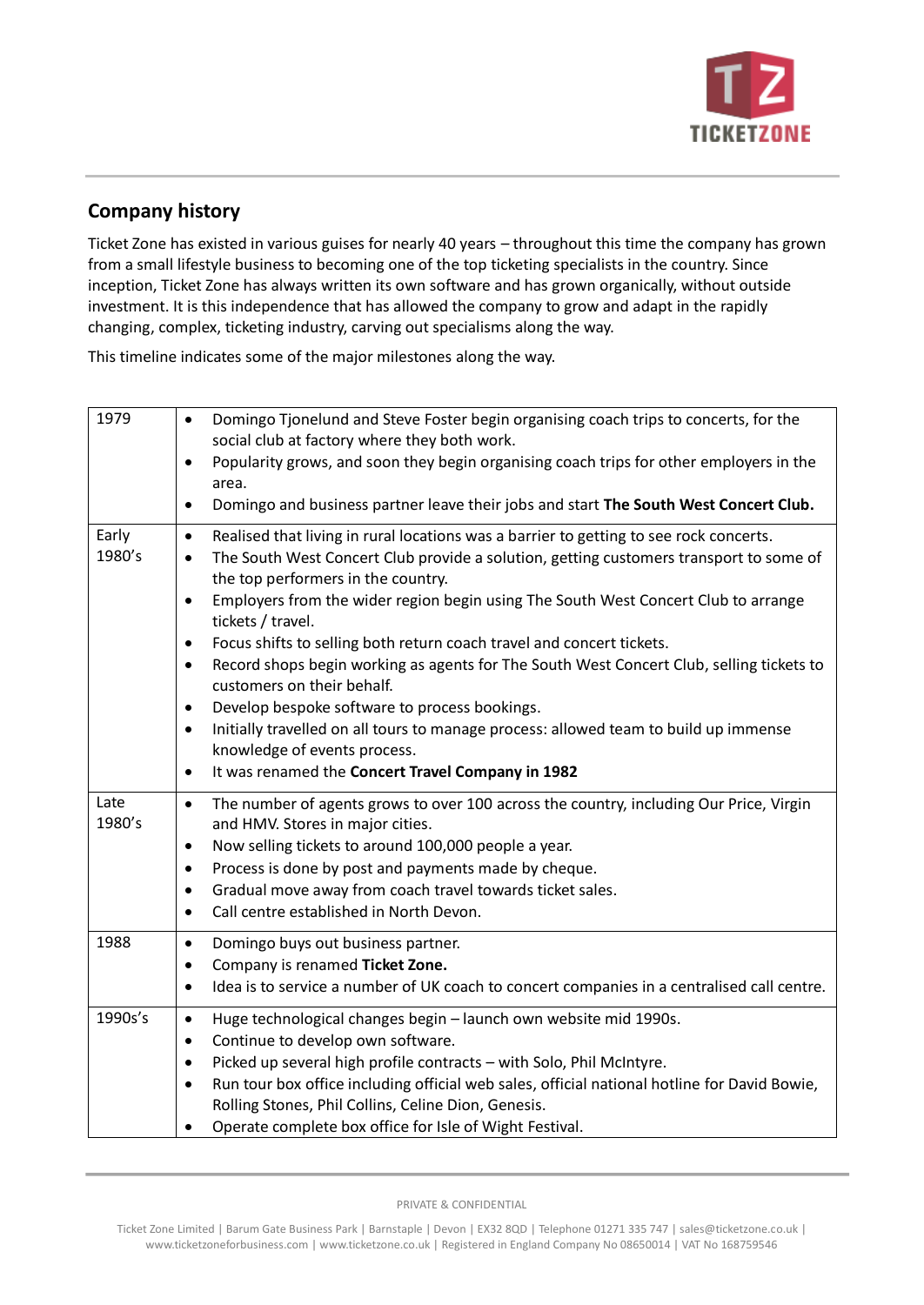

|        | Focused on operating national UK tour box offices.<br>٠                                                                                                                                                                                                                                                                                                                                                                                                                                                                                                                                                                                                                                                                                         |
|--------|-------------------------------------------------------------------------------------------------------------------------------------------------------------------------------------------------------------------------------------------------------------------------------------------------------------------------------------------------------------------------------------------------------------------------------------------------------------------------------------------------------------------------------------------------------------------------------------------------------------------------------------------------------------------------------------------------------------------------------------------------|
| 2000's | Contact centre grows.<br>$\bullet$<br>Technology continues to change industry – more emphasis on electronic bookings and<br>$\bullet$<br>tickets.<br>Become more specialised in green field sites.<br>Become call centre for football clubs including Liverpool, Chelsea, Southampton and<br>$\bullet$<br>Sunderland. Also Burnley and the Scottish FA.                                                                                                                                                                                                                                                                                                                                                                                         |
| 2010's | Take unbiased approach towards ticketing, through all channels: continue to offer box<br>office and customer services provision. Develop expertise in ticket to customer<br>fulfilment both for own customers and those of other major ticket sellers<br>Begin working for Southbank Centre, Old Vic, Roundhouse Theatres.<br>$\bullet$<br>Also work with Amazon Tickets, Eventim UK, Strictly Come Dancing Live Tour, Disney on<br>$\bullet$<br>Ice Tour, Scottish FA, Liverpool FC, London Old Vic, Walking with Dinosaurs Live, Monty<br>Pythons, Rickey Gervais, Little Britain, Batman Live and The Paw Patrol Tour.<br>One of Wembley's three approved partners offering ticketing services for football play<br>$\bullet$<br>off finals. |
| Future | Continue working behind the scenes to offer a comprehensive portfolio of box office<br>$\bullet$<br>services through the combined use of technology and human interaction.<br>Continue to evaluate technology and what it can do - but without compromising on the<br>٠<br>basics of good event and ticketing management.                                                                                                                                                                                                                                                                                                                                                                                                                       |